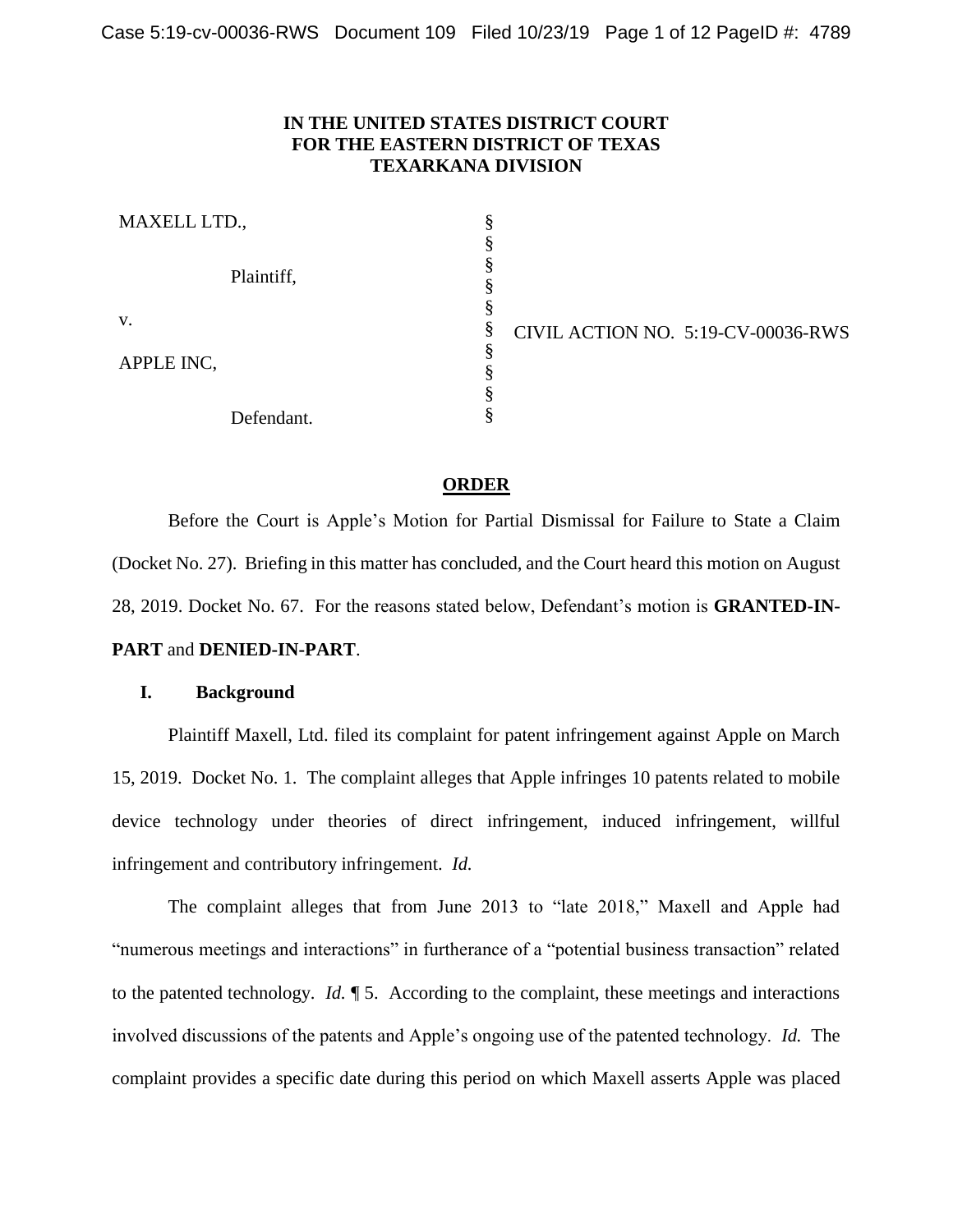on notice of each of the asserted patents. For each patent, the complaint further states "Apple will thus have known and intended (since receiving such notice) that its continued actions would actively induce and contribute to actual infringement" of the patent. *See, e.g.*, *id.* ¶ 30.

Maxell's infringement allegations for each patent are similar. Portions of the complaint regarding the '317 Patent, entitled "*portable terminal with the function of navigation*," are representative of the dispute:

> 23. Apple has directly infringed one or more claims of the '317 Patent . . . by or through making, using, importing, offering for sale and/or selling its telecommunications technology, including by way of example a product known as the iPhone XS

> 24. The iPhone XS includes a screen for displaying information, at least a GPS chipset/cellular chipset/Wi-Fi chipset/iBeacon/compass/gyroscope for providing location and/or orientation information, "Maps" and "Find My Friends" software that allows users to access location information including the present location of the device and orientation of the device and use such information to provide walking navigation information and/or share location. The iPhone XS further uses location servers to provide walking navigation information, route information, and/or to provide its position to additional devices in order to allow users to walk to a particular shared location. For example, the following excerpts from Apple's websites provide non-limiting examples of the iPhone XS at least claims 1-3, 5-7, and 10-11 of the '317 Patent: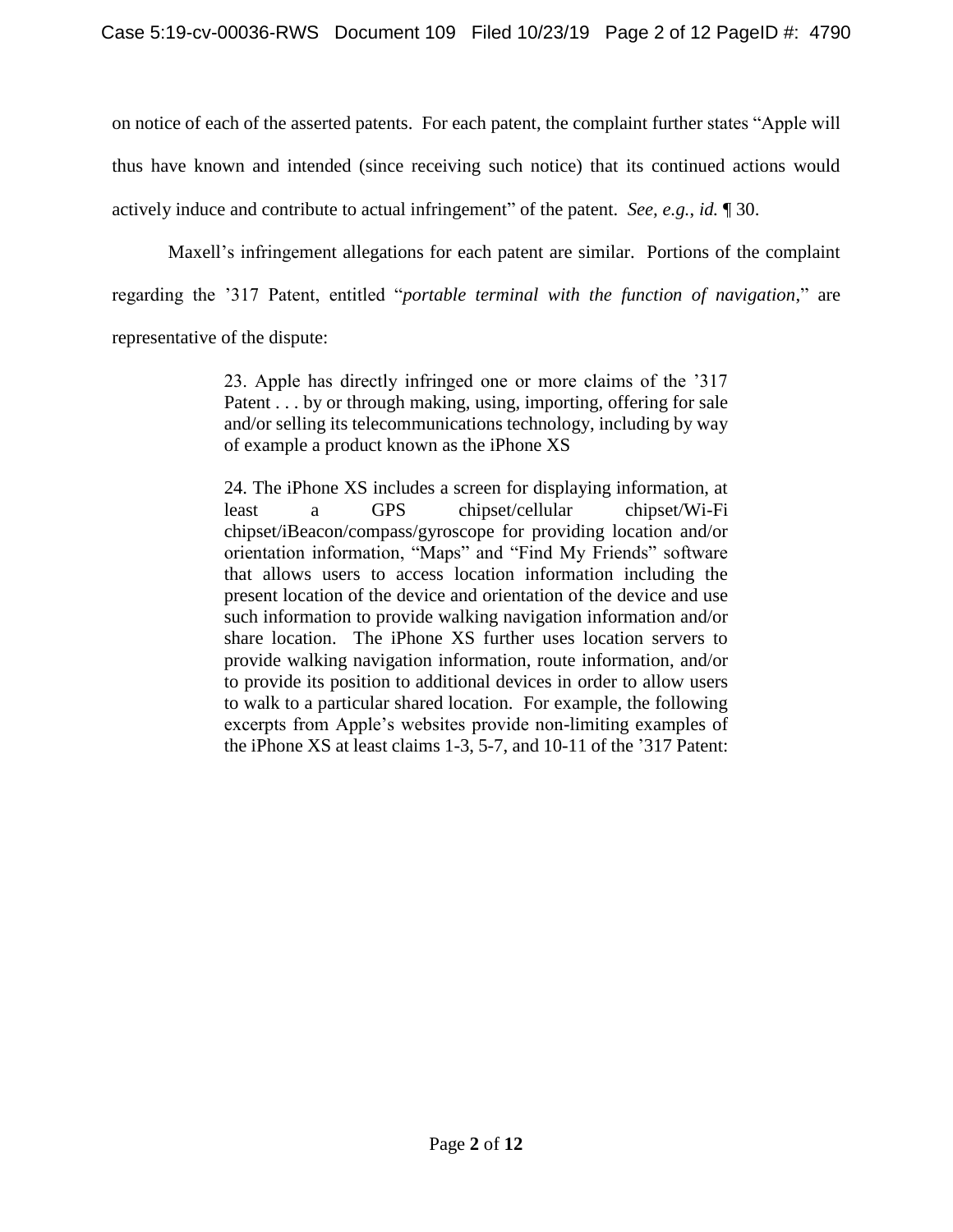

#### Use Find My Friends on multiple devices

You can use Find My Friends on any iPhone, iPad, iPod touch, or Apple Watch that you own. However, only one iOS device can send your location to your followers. You can choose which one to use in Find My Friends:

- On your iPhone or iPod touch, tap Me, then tap a device under Share My Location From.
- On your iPad, tap List > Me > Info, then tap a device under Share My Location From.

This choice only appears when you're currently signed in to Find My Friends on multiple devices.

#### See https://support.apple.com/en-us/HT201493

#### A new foundation for Maps.





See https://www.apple.com/ios/maps/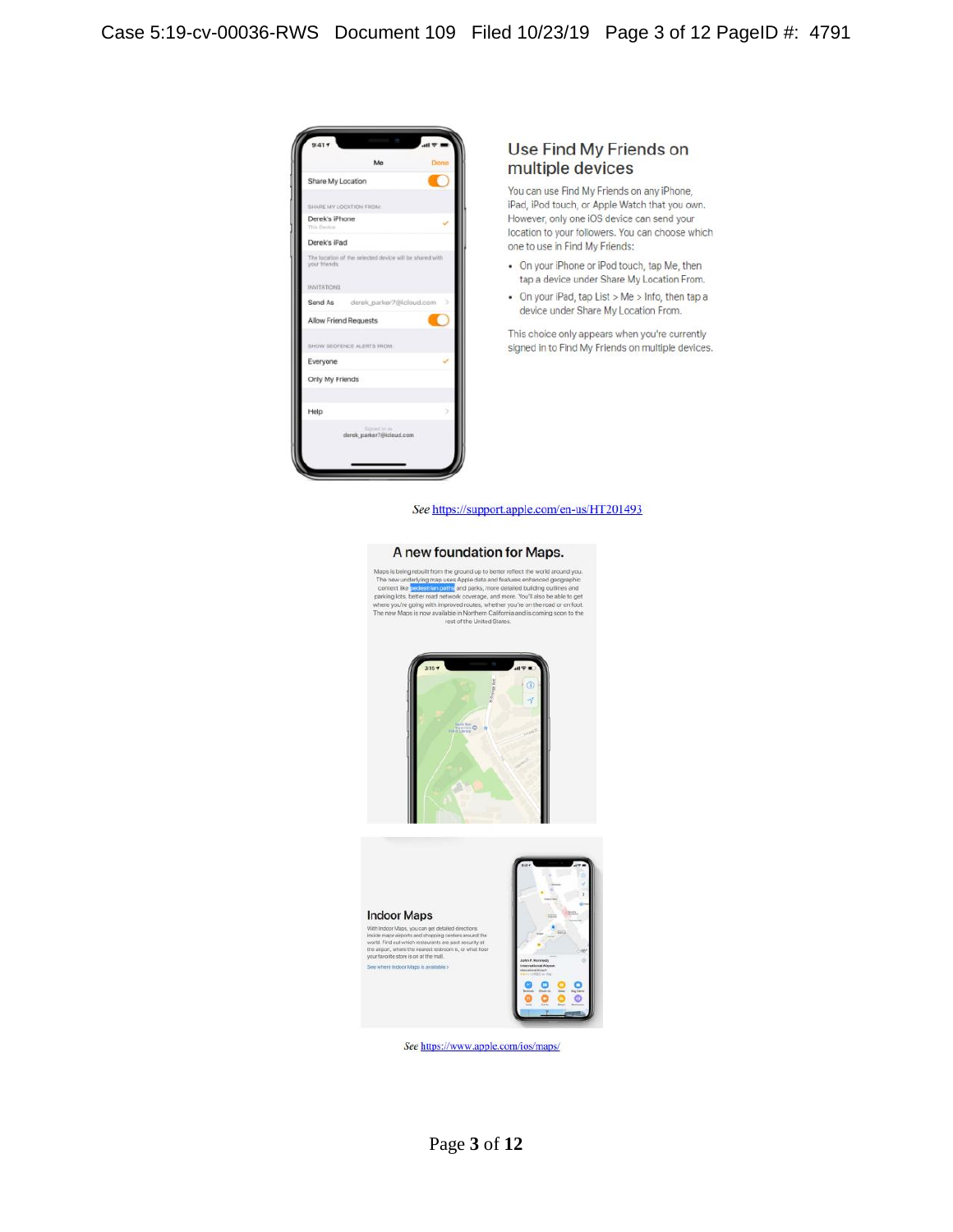25. The foregoing features and capabilities of the iPhone XS, and Apple's description and/or demonstration thereof, including in user manuals and advertising, reflect Apple's direct infringement by satisfying every element of at least claims 1-3, 5-7, and 10-11 of the '317 Patent, under 35 U.S.C. § 271(a).

*Id.* at  $\sqrt{23-25}$ . The complaint then lists numerous additional devices, termed the " '317

Accused Products," which it alleges "also include a 'Maps' application, a 'Find My Friends'

application, and/or 'Location' services as advertised on Apple's website." *Id.* ¶ 26. The complaint

continues:

27. Apple has indirectly infringed at least claims 1-3, 5-7, and 10- 11 of the '317 Patent . . . by, among other things, actively inducing the use, offering for sale, selling, or importation of at least the '317 Accused Products. Apple's customers who purchase devices and components thereof and operate such devices and components in accordance with Apple's instructions directly infringe one or more claims of the '317 Patent in violation of 35 U.S.C. § 271. Apple instructs its customers through at least user guides or websites, such as those located at: https//support.apple.com/en\_US/manuals or https://www.apple.com/ios/maps/. Apple is thereby liable for infringement of the '317 Patent pursuant to 25 U.S.C. § 271(b).

*Id.*  $\llbracket$  27. The complaint then sets out the allegations for contributory and willful infringement. *Id.* ¶ 28–31.

# **II. Applicable Law**

When considering a motion to dismiss under Federal Rule of Procedure 12(b)(6), a court must assume that all well-pled facts are true and view those facts in the light most favorable to the plaintiff. *Bowlby v. City of Aberdeen*, 681 F.3d 215, 219 (5th Cir. 2012). The Court may consider "the complaint, any documents attached to the complaint, and any documents attached to the motion to dismiss that are central to the claim and referenced by the complaint." *Lone Star Fund V (U.S.) L.P. v. Barclays Bank PLC*, 594 F.3d 383, 387 (5th Cir. 2010). The Court must then decide whether those facts state a claim that is plausible on its face. *Bowlby*, 681 F.3d at 219. The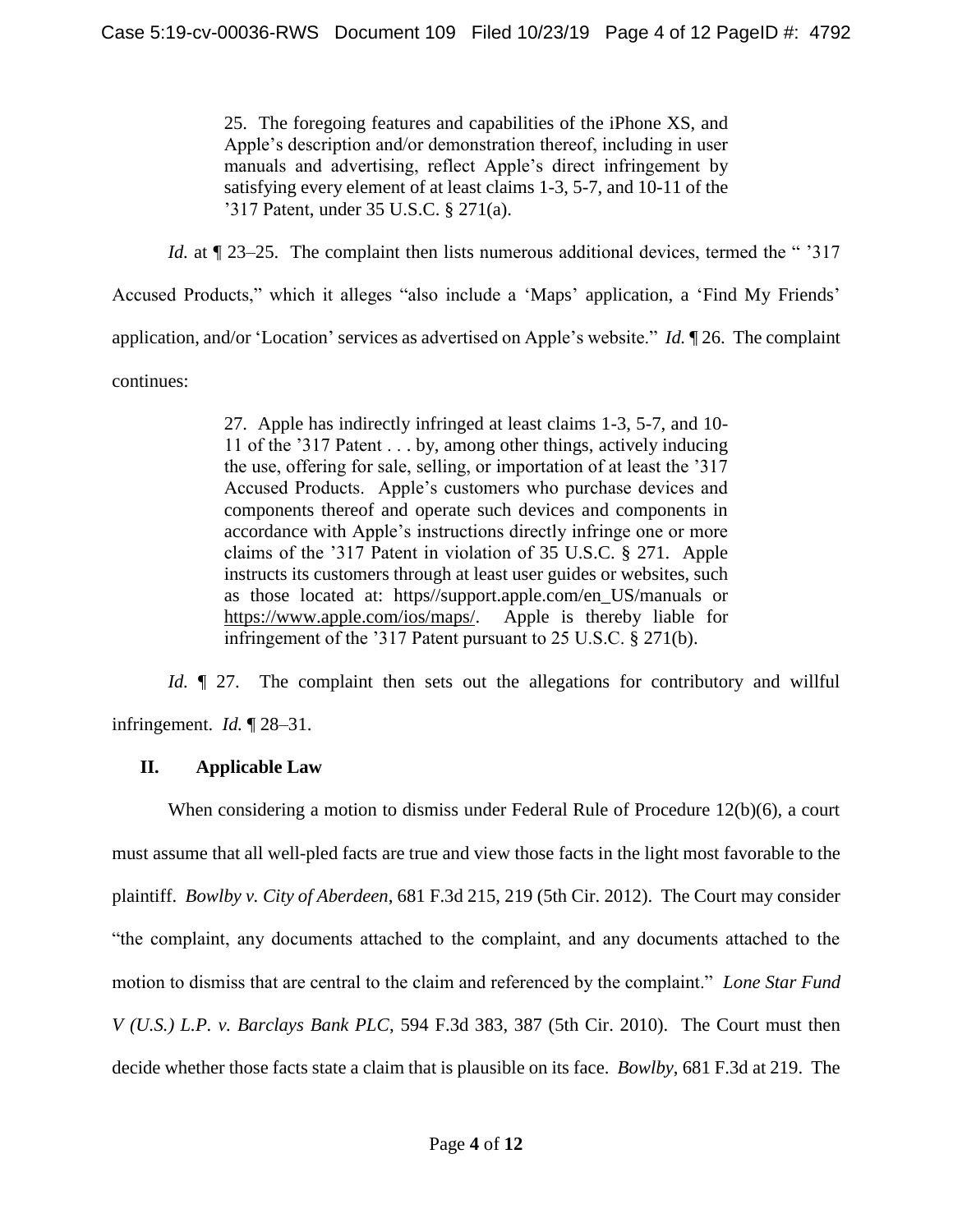complaint need not contain detailed factual allegations, but a plaintiff must plead sufficient factual allegations to show that he is plausibly entitled to relief. *See Bell Atl. Corp. v. Twombly*, 550 U.S. 544, 555–56, 570 (2007) ("[W]e do not require heightened fact pleading of specifics, but only enough facts to state a claim to relief that is plausible on its face."); *see also Ashcroft v. Iqbal*, 556 U.S. 662, 677–79, 684 (2009) (discussing *Twombly* and applying *Twombly* generally to civil actions pleaded under Rule 8). "A claim has facial plausibility when the pleaded factual content allows the court to draw the reasonable inference that the defendant is liable for the misconduct alleged." *Id.* at 678 (quoting *Twombly*, 550 U.S. at 556).

Induced infringement under 35 U.S.C. § 271(b) requires (1) an act of direct infringement by another, and (2) that the defendant knowingly induced the infringement with the specific intent to encourage the other's infringement. *MEMC Elec. Materials, Inc. v. Mitsubishi Materials Silicon Corp.*, 420 F.3d 1369, 1378 (Fed. Cir. 2005). Thus, the complaint must (1) adequately plead direct infringement by the defendant's customers, (2) contain facts plausibly showing that the defendant specifically intended for its customers to infringe and (3) contain facts plausibly showing that defendant knew the customer's acts constituted infringement. *See In re Bill of Lading Transmission & Processing Sys. Patent Lit.*, 681 F.3d 1323, 1339 (Fed. Cir. 2012).

A plaintiff claiming contributory patent infringement under 35 U.S.C. § 271(c) must allege (1) an act of direct infringement, (2) that the defendant "knew that the combination for which its components were especially made was both patented and infringing" and (3) that the components have "no substantial non-infringing uses." *Cross Med. Prods., Inc. v. Medtronic Sofamor Danek, Inc.*, 424 F.3d 1293, 1312 (Fed. Cir. 2005) (internal quotations omitted).

Willful infringement requires a showing that  $(1)$  "the infringer acted despite an objectively high likelihood that its actions constituted infringement of a valid patent" and (2) the risk of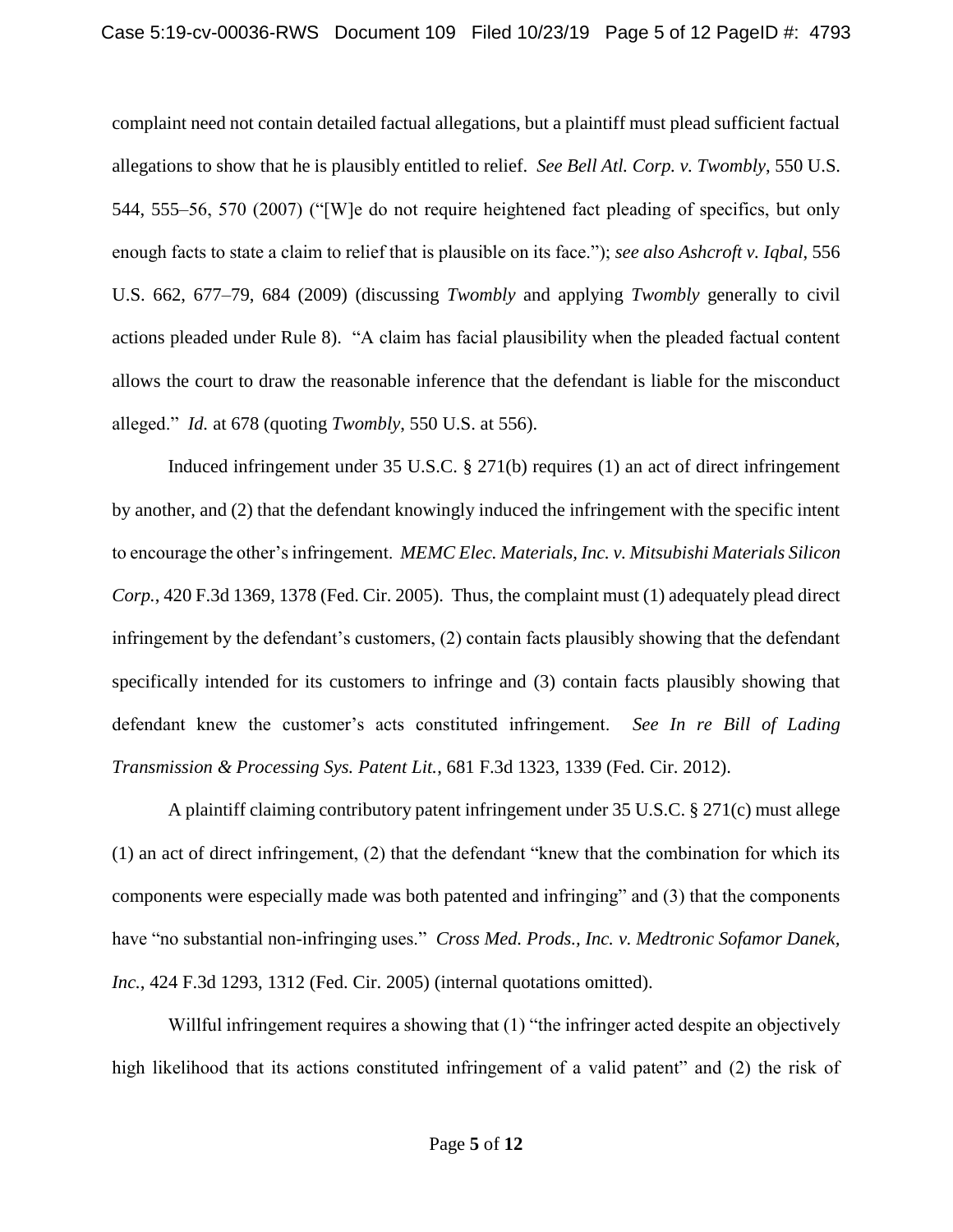infringement "was either known or so obvious that it should have been known to the accused infringer." *In re Seagate Tech., LLC*, 497 F.3d 1360, 1371 (Fed. Cir. 2007). "At the pleading stage, a plaintiff alleging a cause of action for willful infringement must plead facts giving rise to at least a showing of objective recklessness of the infringement risk. . . . Actual knowledge of infringement or the infringement risk is not necessary to plead a claim for willful infringement, but the complaint must adequately allege factual circumstances in which the patents-in-suit [are] called to the attention of the defendants." *Monec Holding AG v. Motorola Mobility, Inc.*, 897 F. Supp. 2d 225, 236 (D. Del. 2012) (internal quotations omitted); *see Elbit Sys. Land and C4I Ltd. v. Hughes Network Sys., LLC*, No. 2:15-cv-37, 2016 WL 3878246, at \*1 (E.D. Tex. Mar. 30, 2016) (quoting *Monec Holding*, 897 F. Supp. 2d at 236)).

#### **III. Discussion**

Apple raises three arguments in support of its motion for partial dismissal: (1) the Court should dismiss Maxell's induced infringement claims for failing to plausibly allege specific intent; (2) the Court should dismiss Maxell's claims for pre-suit indirect and willful infringement of the '586 Patent for not plausibly alleging Apple's knowledge of the patent; and (3) the Court should dismiss Maxell's claims for pre-suit indirect and willful infringement of all asserted patents for failing to plausibly allege knowledge of infringement. Docket No. 27.

# *A. Induced Infringement Claims*

Apple moves to dismiss Maxell's induced infringement claims, arguing that the complaint does not plausibly allege Apple had "specific intent" to induce infringement. Docket No. 27 at 6. Apple alleges that the complaint cites broadly to Apple's website and user manuals, without alleging how the instructions directed Apple's customers to use the accused products in an infringing manner. *Id.* at 6–8. Referring to the paragraphs stating the induced infringement claims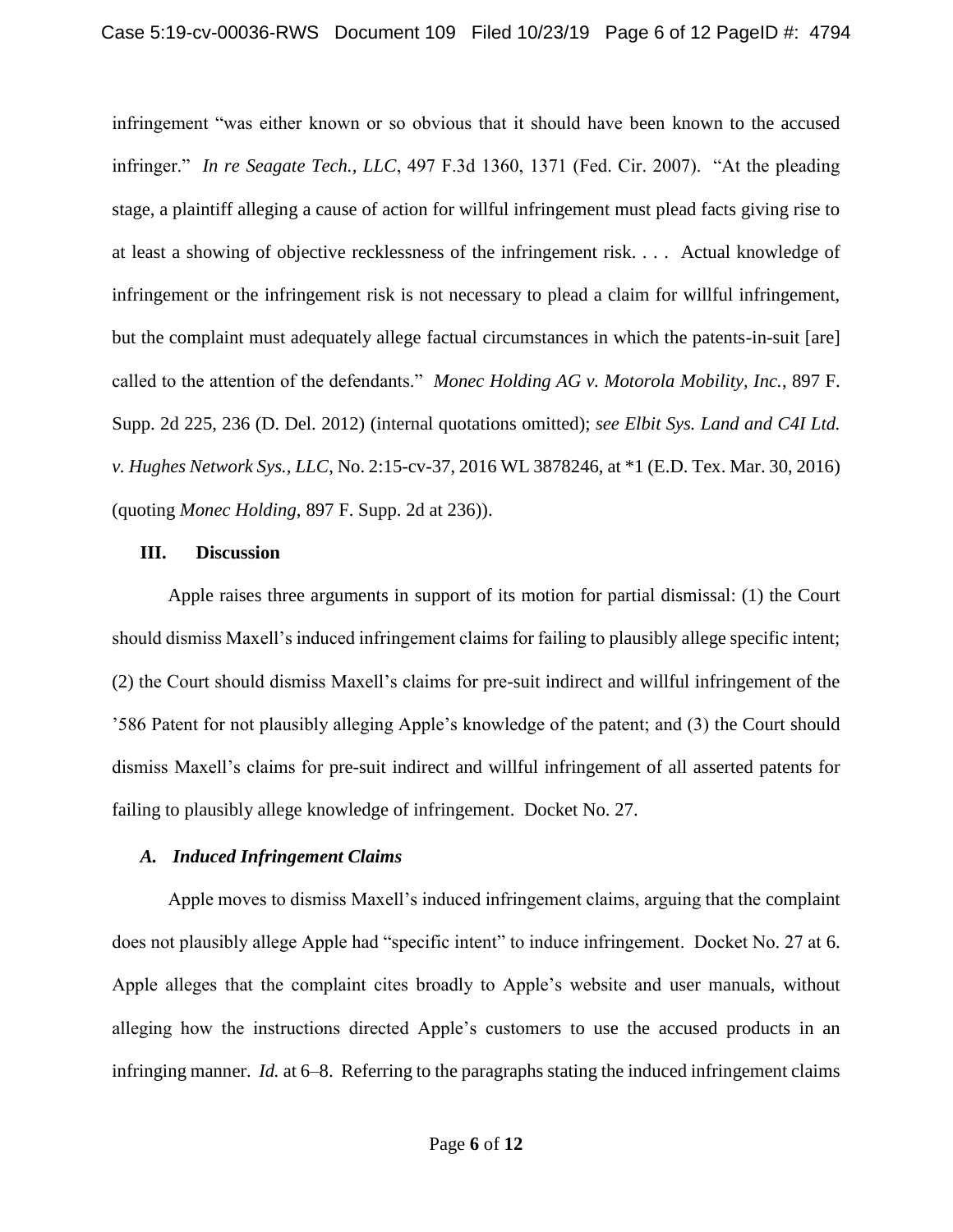### Case 5:19-cv-00036-RWS Document 109 Filed 10/23/19 Page 7 of 12 PageID #: 4795

for each patent, Apple argues the complaint repeats the same "boilerplate" language that "Apple instructs its customers through at least user guides or websites . . . ." *Id.* at 6 (referring to  $\P$  27, 41, 56, 69, 86, 99, 112, 129, 142 and 157).

Apple incorrectly asserts that the complaint includes "nothing more than citations to Apple's user guides and websites . . . ." *Id.* at 8. Maxell alleged significantly more. The complaint sets out detailed allegations of direct infringement, identifying the accused functionalities and accused devices for each patent. *See, e.g.*, *id.* ¶¶ 24–26. The complaint further includes screenshots and descriptions of Apple's online user manuals and advertisements, which the complaint alleges contain "descriptions and demonstrations" of the accused functionalities. *See, e.g.*, *id.* ¶¶ 24–25. Some of the pictured webpages appear to contain directions for customers to use the accused functionalities. *See id.* ¶ 24 (a screenshot of Apple's website describing how users can use the "Find my Friends" app on an iPhone, iPad, iPod touch or Apple Watch). Advertising the benefits of the accused functionalities gives rise to a reasonable inference that Apple intended to induce its customers to infringe the patent. *Bill of Lading*, 681 F.3d at 1342–45; *Uniloc USA, Inc. v. Avaya Inc.*, No. 6:15-cv-1175, 2016 WL 7042236, at \*4 (E.D. Tex. May 14, 2016); *BMC Software v. ServiceNow, Inc.*, No. 2:14-cv-903, 2015 WL 2379333, at \*3 (E.D. Tex. May 18, 2015) (holding allegations that a defendant's activities specifically highlighted the infringing features of the accused products sufficiently to pleaded induced infringement).

The complaint further alleges that Apple's customers directly infringe the patents by using the accused products in accordance with Apple's instructions and that Apple provides customers instructions on how to infringe the patents with its user manuals and websites. Docket No.  $1 \nvert 27$ . The preceding discussion identifying the accused functionalities and the screenshots of advertisements and instructions on Apple's website, coupled with this allegation, are more than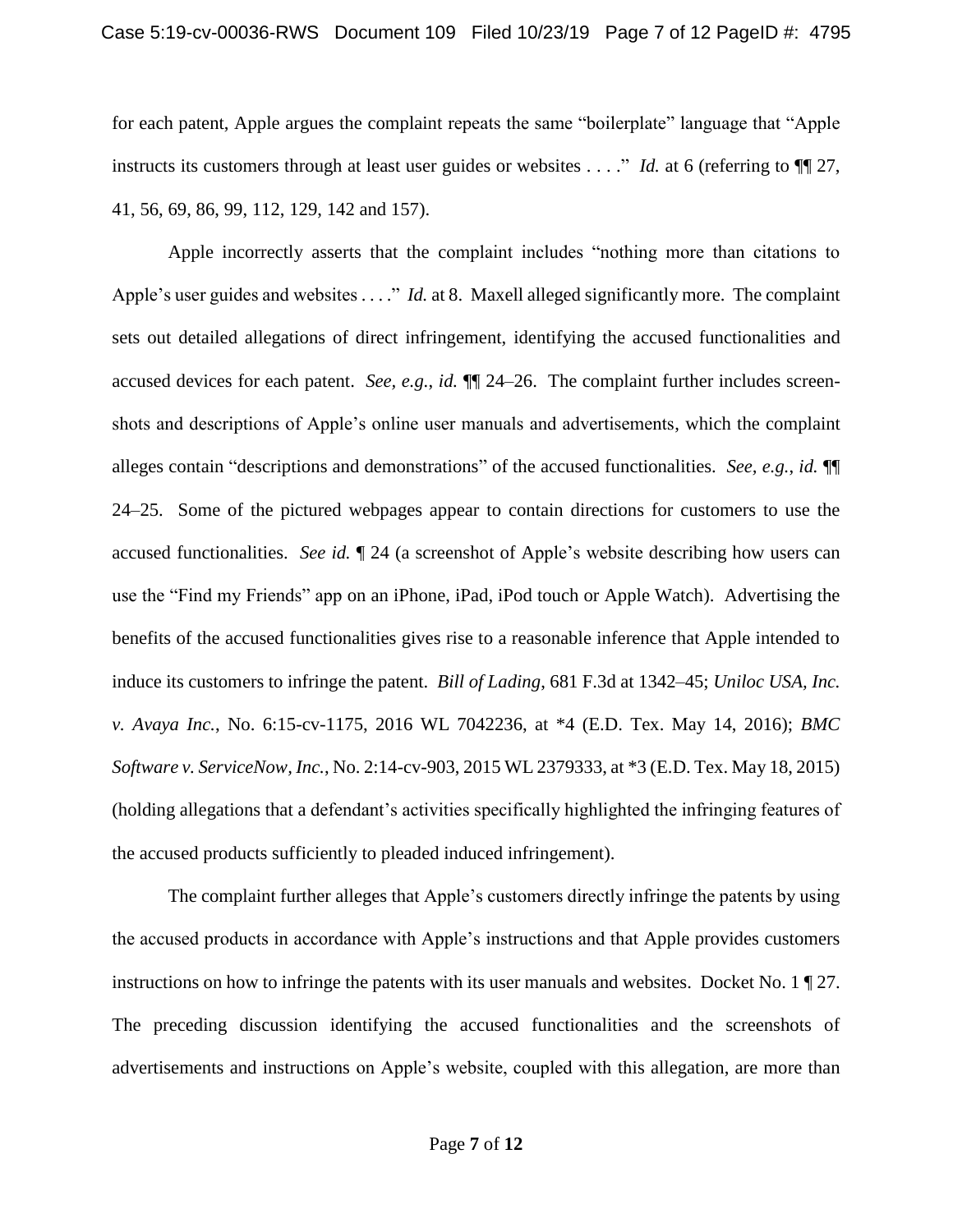enough to give rise to a reasonable inference that Apple intended to induce infringement. *See Uniloc*, 2016 WL 7042236, at \*4 (finding allegations that the defendant's customers directly infringe the patents-in-suit and that the defendant provided step-by-step instructions for customers on how to infringe adequately pleaded specific intent).

Apple suggests that courts "routinely dismiss inducement claims premised on general citations to user manuals and websites." *See* Docket No. 27 at 7 (citing *Stragent, LLC v. BMW of N. Am., LLC*, No. 6:16-cv-446-RWS-KNM, 2017 U.S. Dist. LEXIS 156084, at \*25 (E.D. Tex. Mar. 3, 2017); *Core Wireless Licensing S.A.R.L. v. Apple Inc.*, No. 6:14-cv-752-JRG-JDL, 2015 U.S. Dist. LEXIS 107354, at \*12–13 (E.D. Tex. Jul. 15, 2015); *Am. Vehicular Scis. LLC v. Mercedes-Benz U.S. Int'l, Inc.*, No. 6:13-cv-307 MHS-JDL, 2014 U.S. Dist. LEXIS 184564, at \*11 (E.D. Tex. Feb. 7, 2014)). However, the cases that Apple cites are readily distinguishable. The court in *Core Wireless* explicitly recognized that "the provision of instructions by an accused infringer may indicate specific intent to induce infringement." 2015 U.S. Dist. LEXIS 107334, at \*13. However, reference to instructions without allegations of which functionalities are at issue or facts identifying how those instructions direct customers to use the products in an infringing manner is insufficient. *Id.* The court in *Stragent* similarly found that "generic statements" regarding the provisions of instructions are insufficient, but when alleged with supplemental facts, including "advertisements, promotions, and publications of demonstrational videos" of the accused products, would sufficiently support an induced infringement claim. 2017 U.S. Dist. LEXIS 156084, at \*25.

Maxell identified the accused functionalities and included citations and screenshots of Apple's advertisements and user guides with alleged "descriptions and demonstrations" for those accused functionalities. These factual allegations are sufficient to give rise to a reasonable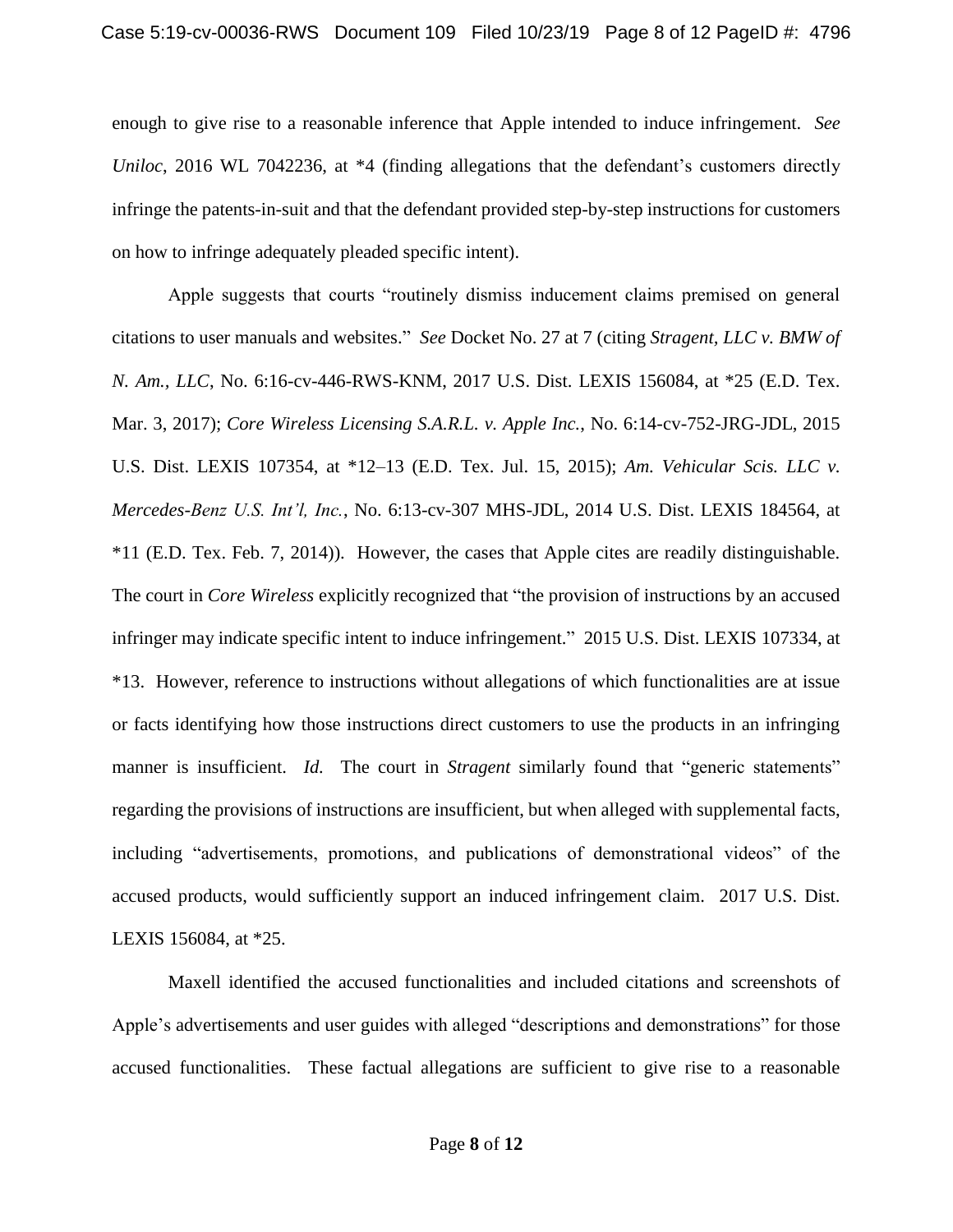inference that Apple specifically intended to induce infringement. For these reasons, Apple's motion to dismiss Maxell's induced infringement claims should be **DENIED.**

### *B. Pre-suit Indirect and Willful Infringement of the '586 Patent*

Apple next seeks dismissal of Maxell's claims for pre-suit indirect and willful infringement of the '586 Patent. Apple argues the complaint does not plausibly allege pre-suit knowledge of the '586 Patent. Docket No. 27 at 8. The complaint asserts Apple "has been on notice of the '586 Patent since, at least, October 9, 2018." Docket No. 1 | 145. Apple contends this is facially implausible because the '586 Patent did not issue until February 19, 2019. Docket No. 27 at 8 (citing *Diamond Grading Techs. v. Am. Gem. Soc'y*, No. 2:14-cv-1162, 2016 WL 3902482, at \*5– 6 (E.D. Tex. Mar. 30, 2016) ("[M]ere notice of the pendency of a patent application is not sufficient to support a finding of willful infringement of a subsequently issued patent: . . . [f]iling an application is no guarantee any patent will issue.") (internal quotations omitted)).

Maxell argues in its response that, in October 2018, it also provided Apple with notice that the '586 Patent application had "already been allowed by the PTO." Docket No. 31 at 8.Because this fact is not included in Maxell's complaint, the Court may not consider it in evaluating the motion to dismiss. *See Lone Star*, 594 F.3d at 387; *Ford v. United Airlines, Inc.*, No. 4:18-cv-0924, 2018 WL 3157021, at \*1 n.3 (S.D. Tex. June 27, 2018).

Knowledge of a patent application alone is insufficient to demonstrate knowledge of the later issued patent. *See State Indus. V. A.O. Smith Corp.*, 751 F.2d 1226, 1236 (Fed. Cir. 1985); *Diamond Grading*, 2016 WL 105697, at \*5–6 (granting a motion to dismiss under Rule 12(b)(6) where Plaintiff failed to allege knowledge of the ultimately issued patent). Considering only those facts included in the complaint, Maxell has alleged nothing more than knowledge of the patent application. The complaint alleges that the Apple had knowledge of the '586 patent since October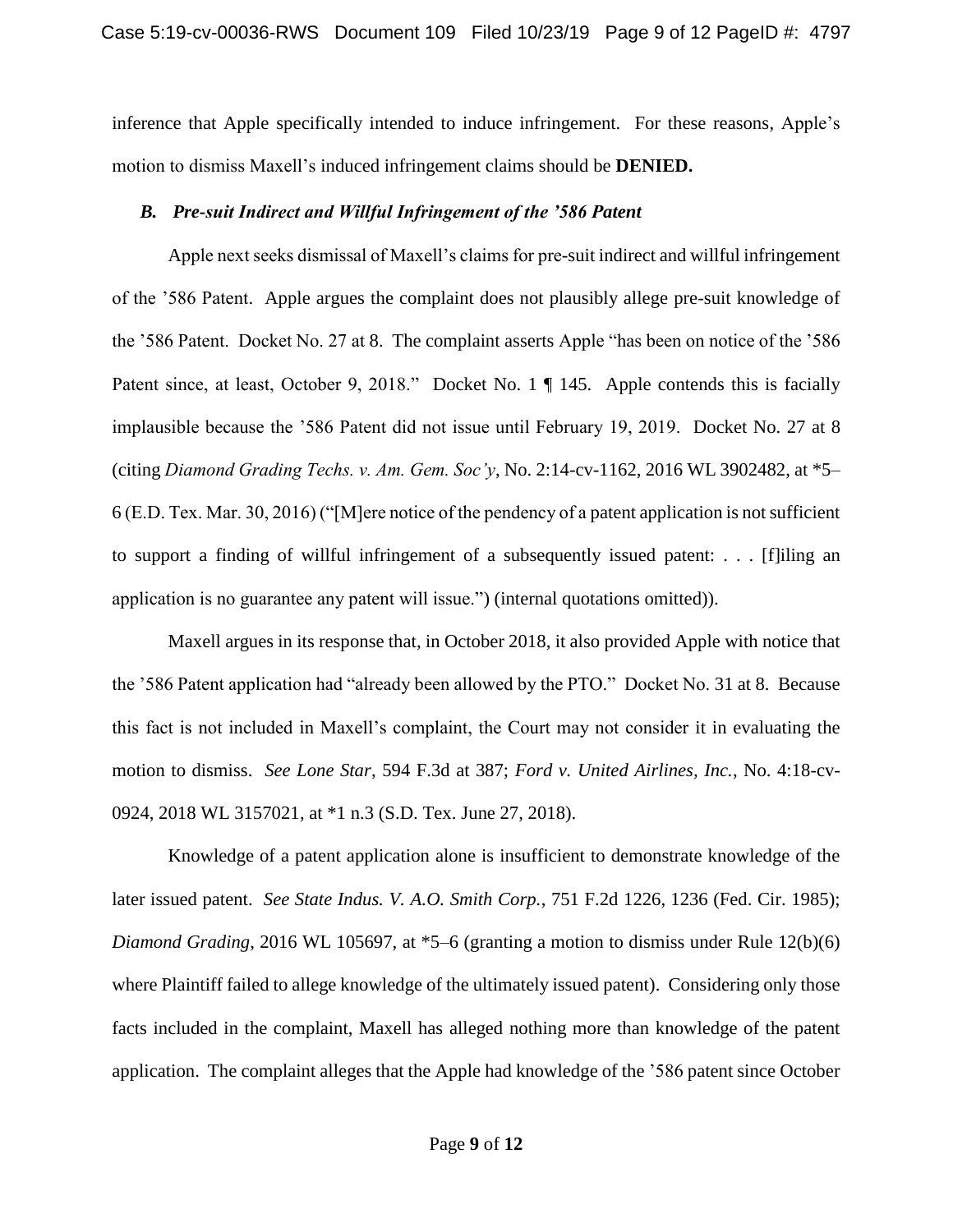2018, but the patent issued in February 2019. Moreover, the complaint alleges that Maxell's interactions with Apple regarding its patents continued only until "as recently as late 2018," months before the '586 Patent issued. *See* Docket No. 1 ¶ 5. Maxell has thus pleaded only that Apple had knowledge of the '586 Patent application and has not alleged facts sufficient to plausibly allege that Apple had knowledge of the ultimately issued '586 patent.

It may be, as was suggested in *Blitzsafe Texas, LLC v. Volkswagen Gr. Of Am. Inc.*, that there are cases where a party's exposure to a patent application may give rise to knowledge of a later issued patent. No. 2:15-cv-1274, 2016 WL 4778699, at \*6 (E.D. Tex. Aug. 19, 2016) ("For example, if an accused infringer receives notice of a patent application for which a notice of allowance has been issued, the accused infringer may well be found to have knowledge of the claims when they issue."). However, the Court is limited to considering only those facts contained in the complaint. Those facts allege only that Apple had knowledge of the '586 patent application.

Maxell has thus failed to plausibly allege that Apple had pre-suit knowledge of the '586 Patent. Apple's motion to dismiss Maxell's claims of pre-suit indirect and willful infringement of the '586 Patent is **GRANTED.** 

#### *C. Pre-suit Indirect and Willful Infringement of All Asserted Patents*

Apple finally moves to dismiss Plaintiff's pre-suit indirect and willful infringement claims for failing to plausibly allege knowledge of infringement. Docket No. 27 at 10. Apple argues that, although the complaint alleges Apple had knowledge of the asserted patents, the complaint never alleges how Apple was placed on notice of alleged *infringement*. *Id.* at 10–11. That is, Maxell fails to allege what activities or products allegedly infringed the asserted patents. *Id.*

With regard to willful infringement, "[a]ctual knowledge of infringement . . . is not necessary to plead a claim for willful infringement, but the complaint must adequately allege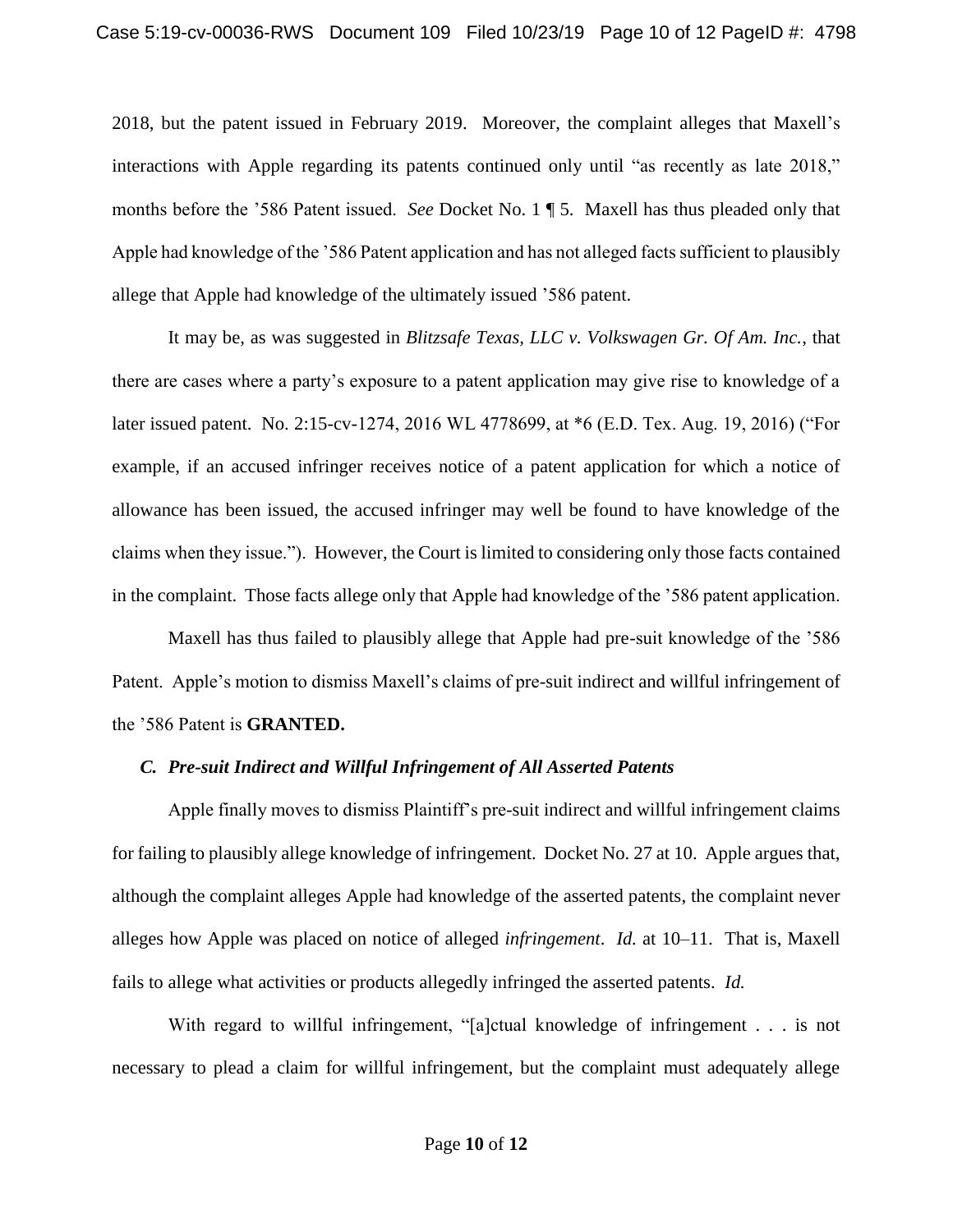factual circumstances in which the patents-in-suit are called to the attention of defendants." *See Elbit Sys. Land*, 2016 WL 3878246, at \*3.

Apple argues that the complaint does not allege "if or how Maxell ever made Apple aware of what activities or products allegedly infringed." Docket No. 27 at 11. The Court disagrees. The complaint states that Apple and Maxell met and communicated multiple times between June 2013 and "late 2018" to discuss a potential business transaction relating to the asserted patents. Docket No. 1  $\P$  5. The complaint states that, through these meetings and Apple's further inquiries, Maxell shared "detailed information regarding Maxell's patents, the developed technology, and Apple's ongoing use of this patented technology," including "detailed explanations regarding Maxell's patents and allegations." *Id.* The complaint further includes specific dates, during this time-span, for each patent at issue, on which it alleges Apple was placed on notice of the patents and its infringing activities. *See, e.g.*, *id.* ¶ 30 ("Apple has been on notice of the '317 Patent since, at least, June 25, 2013. By the time of trial, Apple will thus have known and intended (since receiving such notice), that its continued actions would actively induce and contribute to actual infringement . . . ."). Maxell's allegations that the parties discussed the patents, Apple's products and Apple's use of the patented technology during a six-year negotiation period, assumed true, give rise to a reasonable inference that Apple was on notice of both the patents and the alleged infringement. *See Eidos Display, LLC v. Chi Mei Innolux Corporation*, No. 6:11-CV-00201, 2017 WL 9288140, at \*5 (E.D. Tex, Apr. 6, 2017) (finding pre-suit knowledge that defendant's activities were allegedly infringing where, years before suit the defendant received a letter requesting the defendant evaluate the relationship between the asserted patent and defendant's identified products). Apple argues the complaint fails to allege what happened at the meetings, what products